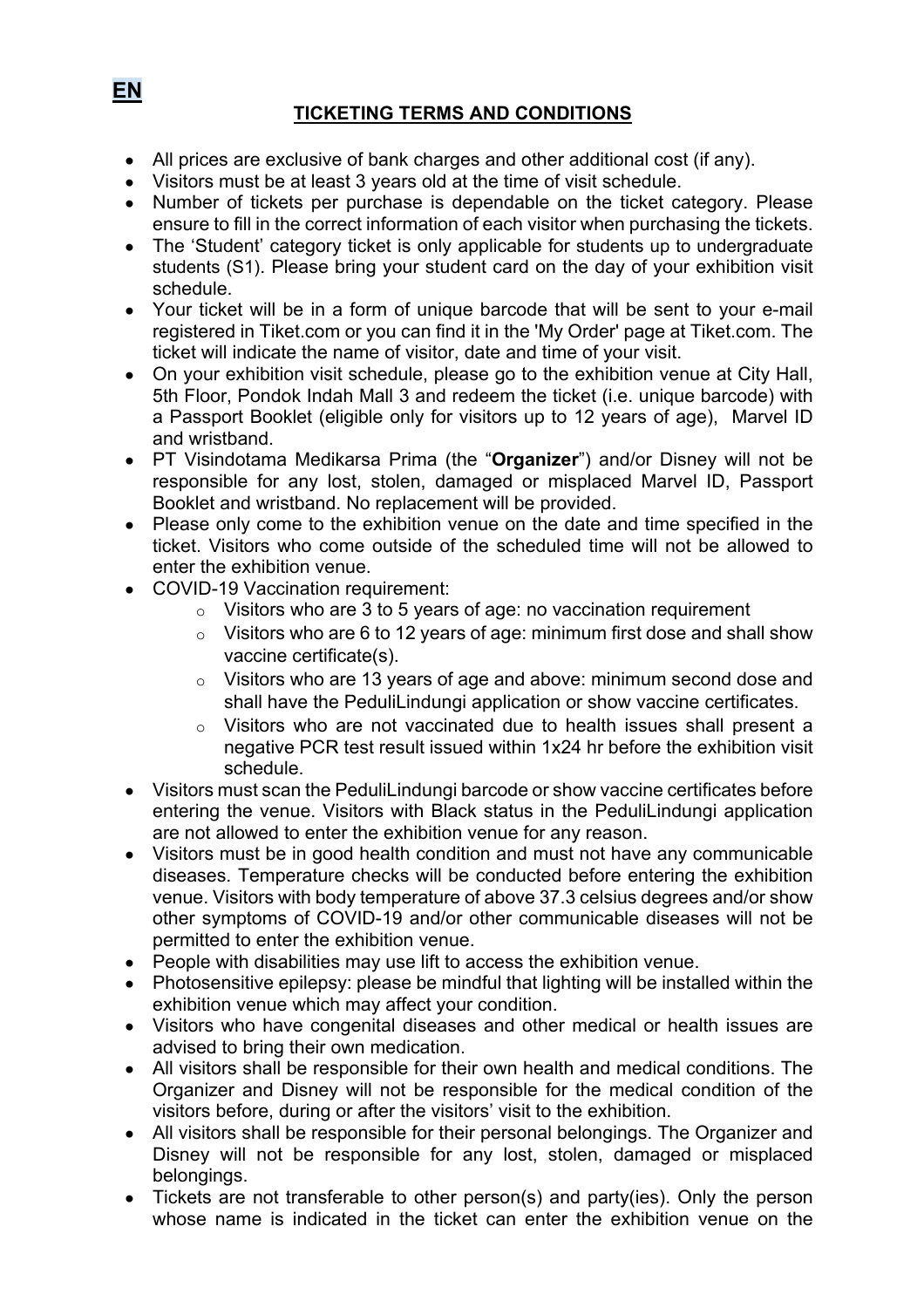scheduled time. Visitor shall hold and present the ticket under his/her name at the entrance gate in order to expedite the ticket redemption process.

- We use a one-time check-in system. Therefore, every ticket can only be used one time and will be automatically recorded in the system upon redemption. We are not responsible for any form of misuse related to this.
- Except in circumstances described in the following paragraph: (a) tickets purchases are final and non-refundable; and (b) upon successful purchase, the exhibition visit schedule cannot be rescheduled.
- In view of the applicable laws and regulations with respect to COVID-19 and/or occurance of any force majeure event such as fire, flood, earthquake, acts of God, war, terrorism, riots, civil disorders, rebellions, pandemic/endemic, lockouts, strikes, and other events beyond reasonable control of the Organizer and/or Disney, the visitors acknowledge and agree that the Organizer and/or Disney shall have full discretion to postpone, reschedule and/or cancel the exhibition as they deem necessary, for which a notification will be sent to the visitors. Only in the event the exhibition is cancelled, visitors will be entitled for a refund.
- For purposes of documentation and marketing activities, there will be photographers and/or videographers within and/or surrounding the exhibition venue that will document the activities during the exhibition. By purchasing the ticket(s) and entering the exhibition venue, you acknowledge and consent to the aforementioned documentation which may capture your likeness, picture, appearance, and otherwise, and that you will not be entitled for any payment, compensation, credit whatsoever in relation to the same.
- For purposes of security and surveillance, closed-circuit televisions (CCTVs) will be installed within and/or surrounding the exhibition venue. By purchasing the ticket(s) and entering the exhibition venue, you acknowledge and consent to the installation of the CCTVs as well as recording, monitoring, and surveillance using the CCTVs of all activities within and surrounding the exhibition venue.
- By purchasing the ticket(s) and entering the exhibition venue, you acknowledge that you have read and agreed to these Terms & Conditions, Exhibition Rules and agree to comply with the all additional rules, directions as well as terms and conditions with respect to the exhibition as may be determined by the Organizer and/or Disney from time to time.
- These Terms and Conditions are written in English and Bahasa Indonesia. If there is any dispute over the meaning of any provisions under these Terms and Conditions, the English language version shall prevail and the relevant Indonesian language version shall be deemed to be automatically amended to conform with and be consistent with the English language version.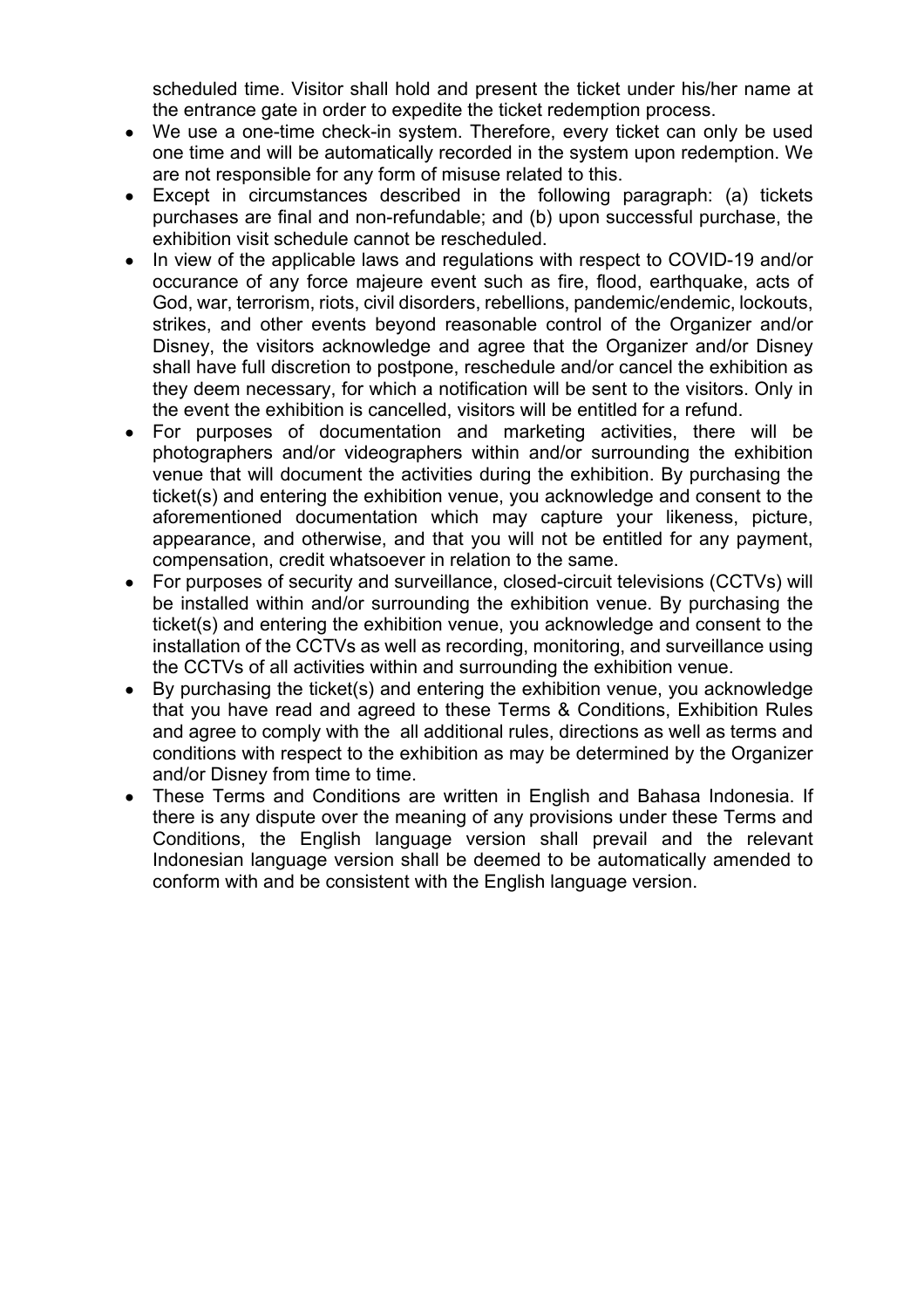# **EXHIBITION RULES**

- COVID-19 Vaccination requirement:
	- $\circ$  Visitors who are 3 to 5 years of age: no vaccination requirement
	- $\circ$  Visitors who are 6 to 12 years of age: minimum first dose and shall show vaccine certificate(s).
	- o Visitors who are 13 years of age and above: minimum second dose and shall have the PeduliLindungi application or show vaccine certificates.
	- $\circ$  Visitors who are not vaccinated due to health issues shall present a negative PCR test result issued within 1x24 hr before the exhibition visit schedule.
- Visitors must wear mask properly and maintain social distancing within and surrounding the exhibition venue.
- Minors shall be accompanied with and under the supervision of parents and/or legal guardian at all times.
- Before entering the venue, Visitors must scan the PeduliLindungi barcode or show vaccine certificates, wash hands and/or use hand sanitizer. Visitors with Black status in the PeduliLindungi application are not allowed to enter the exhibition venue for any reason.

#### ● **Passport Booklet, Marvel ID, Wristband**

- o When redeeming the ticket on the visit schedule, visitors will be handed out a Passport Booklet (eligible for visitors of up to 12 years of age), Marvel ID and wristband.
- o Subject always to availability, visitors will get Black Marvel ID for first visit and Gold Marvel ID for next visit(s).
- o Passport Booklet will contain a brief description of Marvel characters and/or titles displayed in the exhibition venue. At certain zones within the exhibition venue, there will be a guide explaining the story of Marvel characters and/or titles. Visitors of up to 12 years of age can answer the question relating to the Marvel characters and/or titles in the relevant zone and present the answer to the guide. If the answer is correct, the guide will stamp the page on the Passport Booklet.
- $\circ$  If visitors answer all the questions correctly, visitors can claim the prize at the Merchandise Booth at the end of the exhibition journey (while stock lasts).
- o PT Visindotama Medikarsa Prima (the "**Organizer**") and/or Disney will not be responsible for any lost, stolen, damaged or misplaced Marvel ID and Passport Booklet. No replacement will be provided.
- Visitors will not be allowed to exit and re-enter the exhibition venue during their exhibition journey.
- Visitors must be in good health condition and do not have any communicable diseases. Temperature check will be conducted before entering the exhibition venue. Visitors with body temperature of above 37.3 celsius degree and/or show other symptoms of COVID-19 and/or other communicable diseases will not be permitted to enter the exhibition venue.
- People with disabilities may use lift to access the exhibition venue.
- Photosensitive epilepsy: please be mindful that lighting will be installed within the exhibition venue which may affect your condition.
- Visitors who have congenital diseases and other medical or health issues are advised to bring their own medication.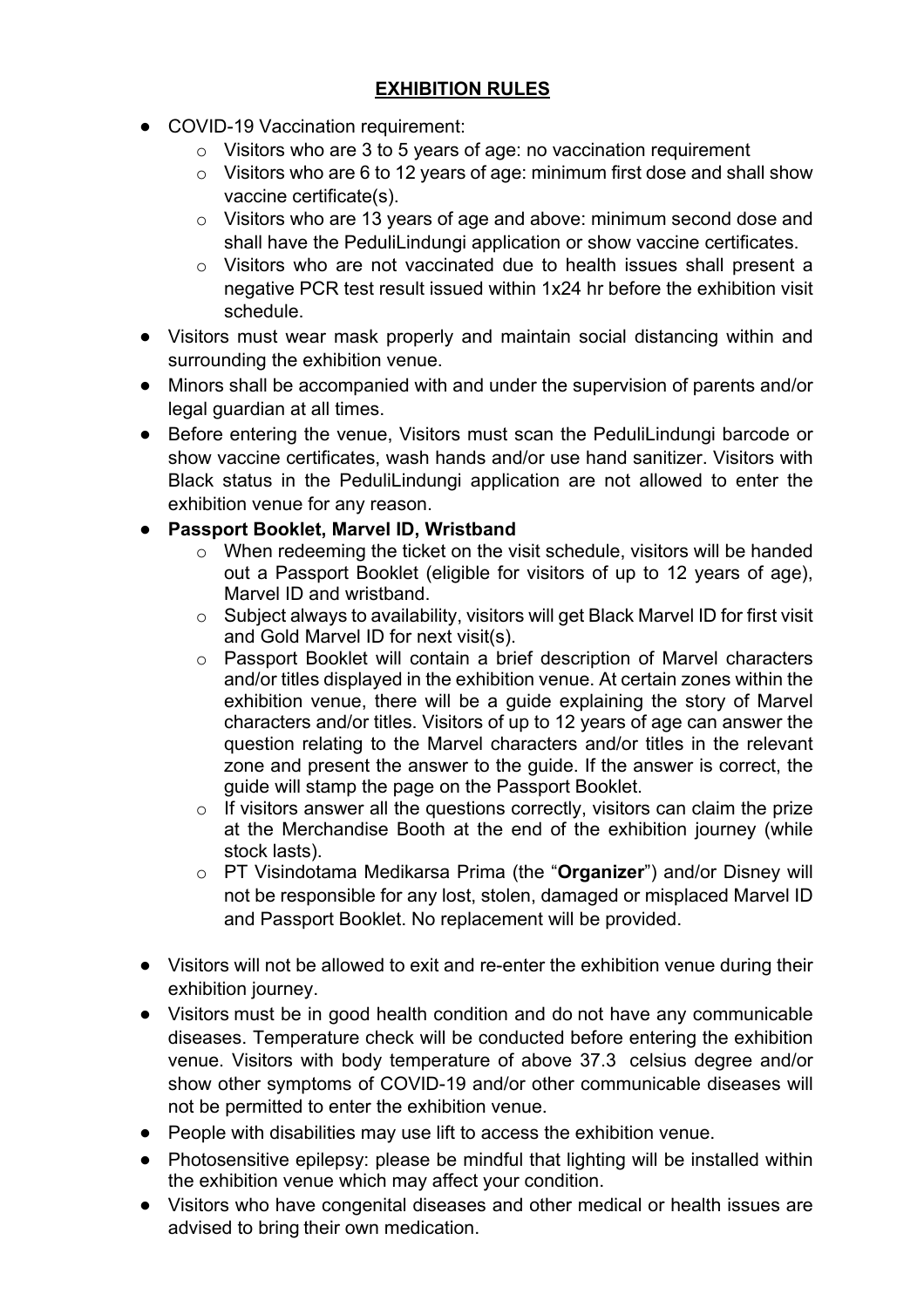- All visitors shall be responsible for their own health and medical conditions. The Organizer and Disney will not be responsible for the medical condition of the visitors before, during or after the visitors' visit to the exhibition.
- Visitors shall follow all health and security protocols and comply with all rules, directions, and terms and conditions of the exhibition as may be determined by the Organizer and/or Disney from time to time.
- Visitors shall respect others, and shall not cause any disturbance, riot, commotion, damage, nor commit to any vandalism, immorality, sabotage, crimes, and/or other dangerous activities within the exhibition venue which may harm, endanger or jeopardize other visitors, staffs, personnel, properties and otherwise. Visitors will be fully liable for any disturbance, riot, commotion, damage, vandalism, immorality, crimes and/or other dangerous activities that they cause or are involved in, and the Organizer and/or Disney will disclaim any liabilities or responsibilities under the law or otherwise arising out of or in connection with the foregoing.
- Visitors are not permitted to run within the exhibition venue.
- All visitors shall be responsible for their personal belongings. The Organizer and Disney will not be responsible for any lost, stolen, or misplaced belongings.
- For safety and security reasons, all bags, rucksacks, packages, and other personal belongings brought to the exhibition venue may be inspected by our staff.
- Visitors are not permitted to bring into the exhibition venue any food, beverages (including alcoholic drinks), weapons in any form, cigarettes, lighter, sharp objects (such as knives, scissors, cutters, etc.), pets, foldable chairs, oversized objects (such as luggage/suitcase, stroller, scooter, bicycles) and professional camera and photography equipment (e.g. SLR, DSLR, tripod, flash, reflectors, etc). Use of professional camera and photography equipment for photography, recording or otherwise will be subject to prior approval from Disney and the Organizer. Please email us at: marvelexhibitionid@visindotama.com ahead of your visit.
- Please do not use flash, tripod and/or selfie stick when taking pictures within the exhibition venue.
- Do not smoke, litter and spit within the exhibition venue. Please preserve hygiene and sanitation of the exhibition venue.
- For purposes of documentation and marketing activities, there will be photographers and/or videographers within and/or surrounding the exhibition venue that will document the activities during the exhibition. By purchasing the ticket(s) and entering the exhibition venue, you acknowledge and consent to the aforementioned documentation which may capture your likeness, picture, appearance, and otherwise, and that you will not be entitled for any payment, compensation, credit whatsoever in relation to the same.
- For purposes of security and surveillance, closed-circuit televisions (CCTVs) will be installed within and/or surrounding the exhibition venue. By purchasing the ticket(s) and entering the exhibition venue, you acknowledge and consent to the installation of the CCTVs as well as recording, monitoring, and surveillance using the CCTVs of all activities within and surrounding the exhibition venue.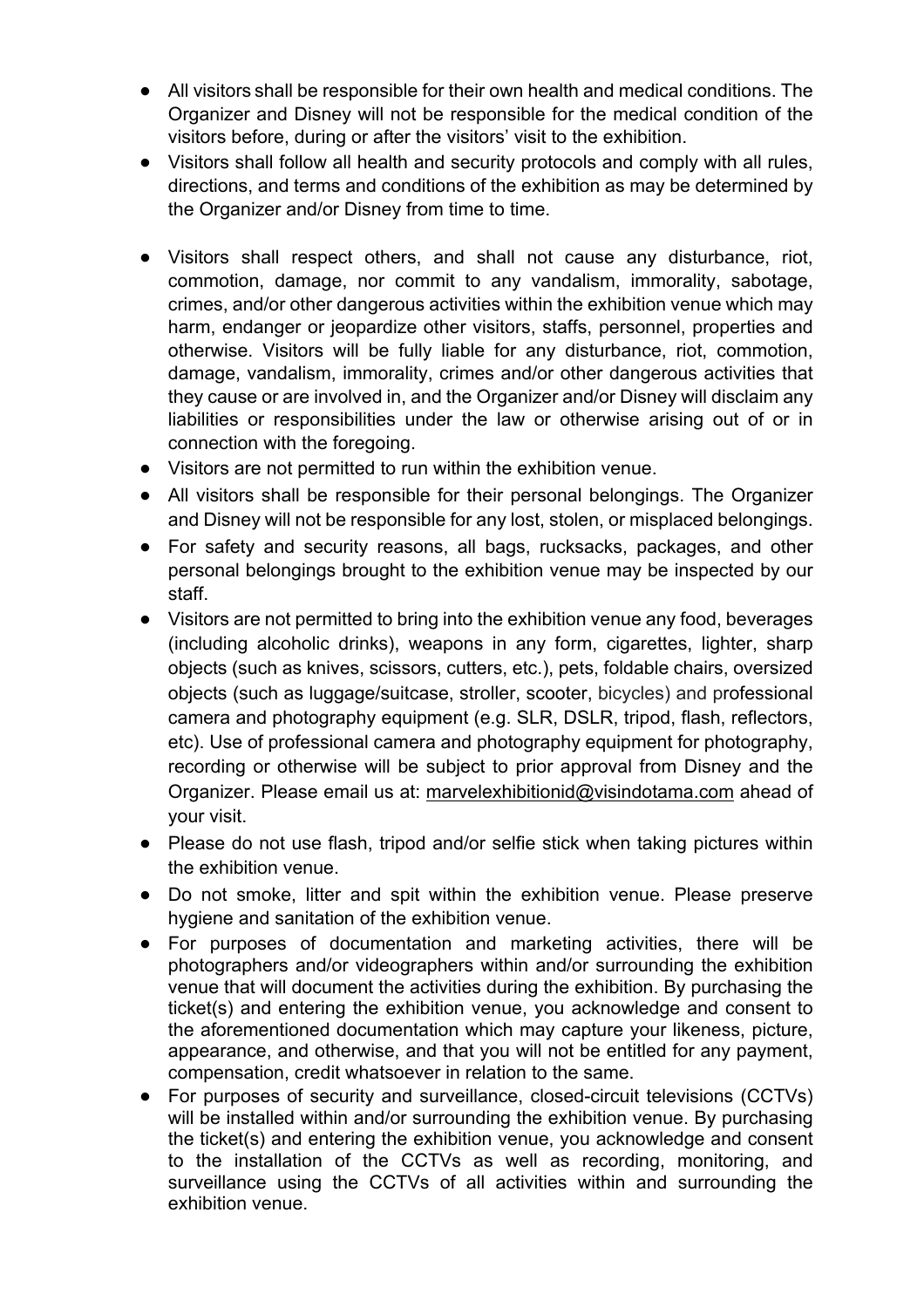- These Exhibition Rules will be applicable for all activities within and surrounding: (a) the exhibition venue at City Hall, 5th Floor, Pondok Indah Mall 3; (b) Marvel Exhibition area at the Atrium, 2nd Floor, Pondok Indah Mall 3; and (c) Marvel Exhibition area at the Atrium, Ground Floor, Pondok Indah Mall 3.
- These Exhibition Rules are written in English and Bahasa Indonesia. If there is any dispute over the meaning of any provisions under these Exhibition Rules, the English language version shall prevail and the relevant Indonesian language version shall be deemed to be automatically amended to conform with and be consistent with the English language version.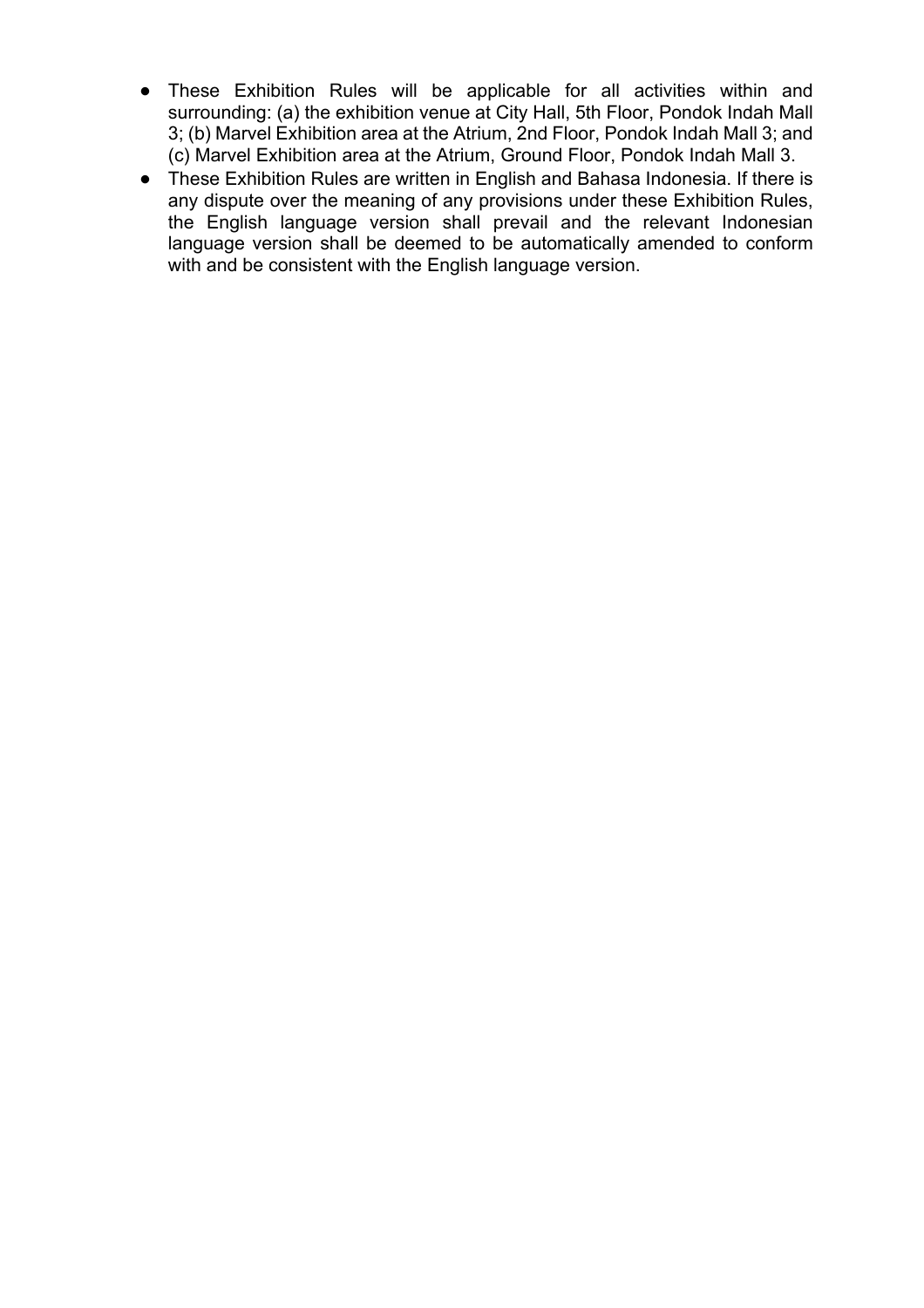# **SYARAT DAN KETENTUAN TIKET**

- Seluruh harga belum termasuk biaya bank dan biaya tambahan lainnya (jika ada).
- Jumlah maksimum tiket per pembelian akan berbeda-beda untuk setiap kategori tiket. Jika kamu membeli lebih dari satu tiket, saat melakukan pembelian harap mengisi nama dan informasi lain dari setiap orang dengan benar.
- Tiket kategori 'Student' hanya berlaku untuk pelajar hingga mahasiswa jenjang Sarjana Strata 1 (S1). Harap bahwa kartu pelajar kamu pada hari jadwal kunjungan pameran kamu.
- Tiket kamu akan berbentuk kode barcode unik yang akan dikirim ke alamat email yang terdaftar di Tiket.com atau kamu dapat melihatnya di halaman 'My Order' di Tiket.com. Tiket akan menyebutkan nama pengunjung, tanggal dan waktu jadwal kunjungan.
- Pada jadwal kunjungan kamu, harap datang ke lokasi pameran di City Hall, Lantai 5, Pondok Indah Mall 3 dan tukarkan tiket (yaitu barcode unik) dengan Passport Booklet (hanya untuk pengunjung berumur 12 tahun ke bawah), Marvel ID, dan wristband.
- PT Visindotama Medikarsa Prima ("**Organizer**") dan/atau Disney tidak bertanggung jawab atas Marvel ID, Passport Booklet dan wristband yang hilang, dicuri, rusak atau salah tempat. Tidak ada penggantian yang akan diberikan.
- Mohon datang ke lokasi pameran hanya pada tanggal dan jam yang ditentukan di dalam tiket. Pengunjung yang datang diluar waktu yang dijadwalkan tidak akan diizinkan untuk memasuki area pameran.
- Persvaratan vaksinasi COVID-19:
	- Pengunjung berumur 3 sampai 5 tahun: tidak ada persyaratan vaksinasi
	- Pengunjung berumur 6 sampai 12 tahun: minimum dosis pertama dan harus menunjukkan sertifikat(-sertifikat) vaksin.
	- Pengunjung berumur 13 tahun ke atas: minimum dosis kedua dan harus memiliki aplikasi PeduliLindungi atau menunjukkan sertifikat-sertifikat vaksin.
	- Pengunjung yang tidak divaksinasi karena alasan kesehatan harus menunjukkan hasil tes PCR negatif yang dikeluarkan 1x24 jam sebelum jadwal kunjungan pameran.
- Pengunjung harus memindai barcode PeduliLindungi atau menunjukkan sertifikat vaksin sebelum memasuki lokasi. Pengunjung dengan status Hitam di aplikasi PeduliLindungi tidak diperbolehkan masuk ke lokasi pameran karena alasan apa pun.
- Pengunjung harus dalam keadaan sehat dan tidak memiliki penyakit menular. Pemeriksaan suhu akan dilakukan sebelum memasuki lokasi pameran. Pengunjung yang suhu badannya di atas 37,3 derajat celcius dan/atau menunjukkan gejala COVID-19 dan/atau penyakit menular lainnya tidak diizinkan untuk memasuki lokasi pameran.
- Penyandang disabilitas dapat menggunakan lift untuk menuju lokasi pameran.
- Epilepsi fotosensitif: harap diperhatikan bahwa pencahayaan/lampu akan dipasang di dalam lokasi pameran yang mungkin memengaruhi kondisi kamu.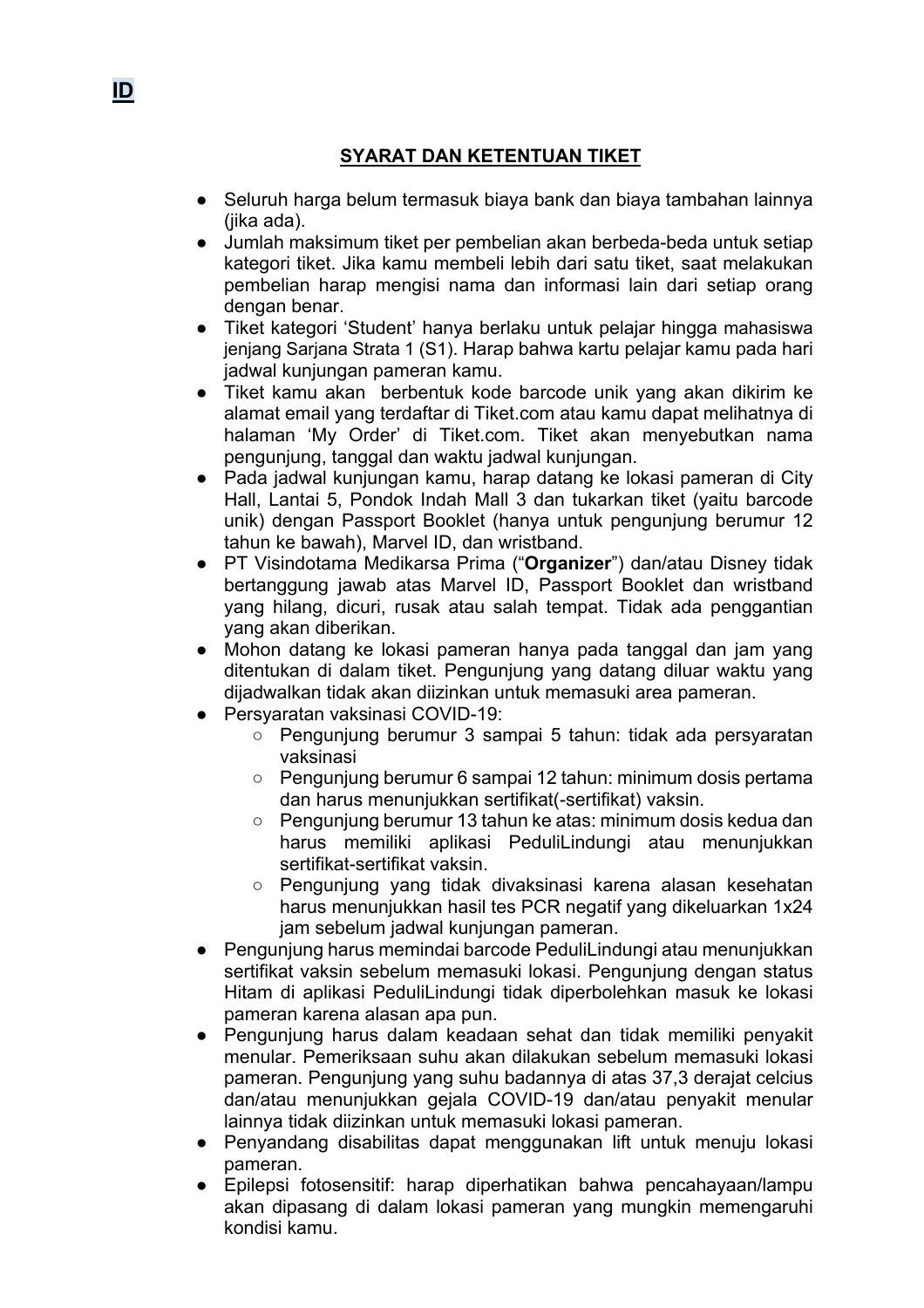- Pengunjung dengan penyakit bawaan dan permasalahan medis atau kesehatan lainnya disarankan untuk membawa obat-obatannya masingmasing.
- Seluruh pengunjung bertanggung jawab atas kondisi kesehatan dan medis masing-masing. Organizer dan Disney tidak bertanggung jawab atas kondisi medis pengunjung sebelum, selama atau setelah kunjungan pengunjung ke pameran.
- Seluruh pengunjung bertanggung jawab untuk barang bawaan pribadi masing-masing. Organizer dan Disney tidak bertanggung jawab atas barang bawaan yang hilang, dicuri, rusak atau salah tempat.
- Tiket tidak dapat dipindahtangankan ke orang(-orang) atau pihak(-pihak) lain. Hanya orang yang namanya disebutkan di dalam tiket yang dapat memasuki lokasi pameran pada waktu yang dijadwalkan. Pengunjung harus memegang dan menunjukkan tiket atas namanya pada pintu masuk untuk mempercepat proses penukaran tiket.
- Kami menggunakan sistem one-time check-in. Oleh karena itu, semua tiket hanya dapat digunakan satu kali dan otomatis tercatat di dalam sistem saat penukaran. Kami tidak bertanggung jawab atas bentuk penyalahgunaan yang berkaitan dengan hal ini.
- Kecuali dalam keadaan-keadaan yang disebutkan di paragraf di bawah ini: (a) pembelian tiket bersifat final dan tidak dapat dikembalikan; dan (b) setelah pembelian berhasil, jadwal kunjungan pameran tidak dapat diubah.
- Oleh karena peraturan perundang-undangan yang berlaku terkait COVID-19 dan/atau terjadinya peristiwa keadaan kahar seperti kebakaran, banjir, gempa bumi, bencana alam, perang, terorisme, keurushan, gangguan sipil, pemberontakan, pandemi/endemi, larangan kerja (lockout), pemogokan dan peristiwa lain yang berada di luar kendali wajar dari Organizer dan/atau Disney, pengunjung mengakui dan setuju bahwa Organizer dan/atau Disney memiliki diskresi penuh untuk menunda, mengubah jadwal dan/atau membatalkan pameran sebagaimana dipandang perlu, dan untuk hal tersebut suatu pemberitahuan akan diberikan kepada pengunjung. Pengunjung berhak mendapatkan pengembalian uang hanya apabila pameran dibatalkan.
- Untuk tujuan dokumentasi dan kegiatan pemasaran, akan terdapat fotografer dan/atau videografer di dalam dan/atau di sekitar lokasi pameran yang akan mendokumentasikan kegiatan selama pameran berlangsung. Dengan membeli tiket(-tiket) dan memasuki lokasi pameran, kamu mengakui dan menyetujui pendokumentasian tersebut yang mungkin memuat kemiripan, gambar, kemunculan kamu dan lainnya, dan bahwa kamu tidak berhak atas pembayaran, kompensasi kredit dalam bentuk apa pun terkait hal tersebut.
- Untuk tujuan keamanan dan pengawasan, closed-circuit televisions (CCTV) akan dipasang di dalam dan/atau di sekitar lokasi pameran. Dengan membeli tiket(-tiket) dan memasuki lokasi pameran, kamu mengakui dan menyetujui pemasangan CCTV dan juga perekaman, pemantauan dan pengawasan menggunakan CCTV atas segala aktivitas di dalam dan di sekitar lokasi pameran.
- Dengan membeli tiket(-tiket) dan memasuki lokasi pameran, kamu mengakui bahwa kamu telah membaca dan menyetujui Syarat dan Ketentuan ini, Aturan Pameran dan setuju untuk mematuhi seluruh aturan, arahan serta syarat dan ketentuan tambahan sehubungan dengan pameran yang mungkin ditentukan oleh Organizer dan/atau Disney dari waktu ke waktu.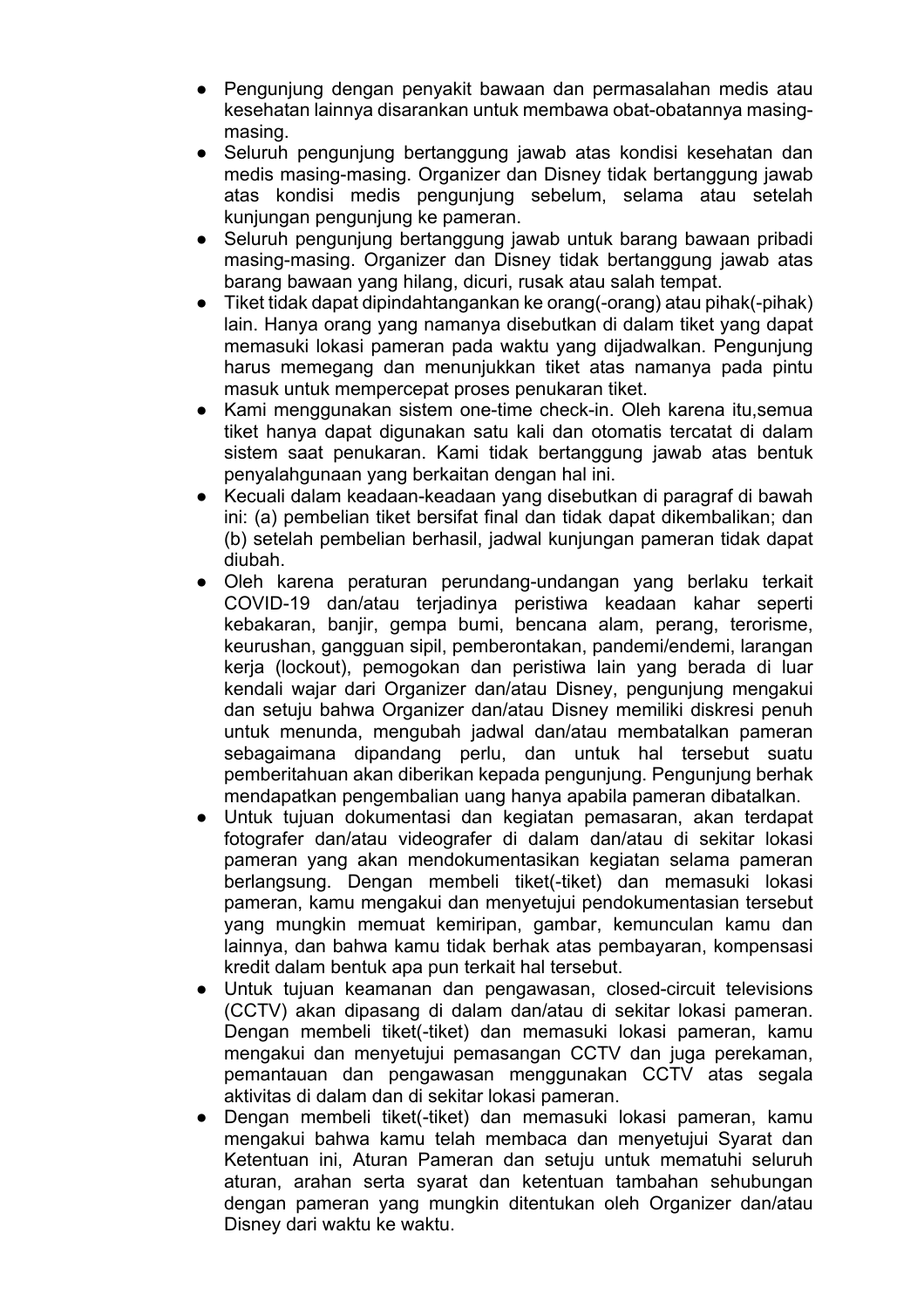● Syarat dan Ketentuan ini dibuat dalam bahasa Inggris dan Bahasa Indonesia. Jika terdapat pertentangan mengenai arti dari ketentuan dalam Syarat dan Ketentuan ini, maka versi bahasa Inggris yang akan berlaku dan versi Bahasa Indonesia terkait dianggap telah diubah secara otomatis untuk menyesuaikan dan menjadi konsisten dengan versi bahasa Inggris.

### **ATURAN PAMERAN**

- Persyaratan vaksinasi COVID-19:
	- Pengunjung berumur 3 sampai 5 tahun: tidak ada persyaratan vaksinasi
	- Pengunjung berumur 6 sampai 12 tahun: minimum dosis pertama dan harus menunjukkan sertifikat(-sertifikat) vaksin.
	- Penguniung berumur 13 tahun ke atas: minimum dosis kedua dan harus memiliki aplikasi PeduliLindungi atau menunjukkan sertifikat-sertifikat vaksin.
	- Penguniung yang tidak divaksinasi karena alasan kesehatan harus menunjukkan hasil tes PCR negatif yang dikeluarkan 1x24 jam sebelum jadwal kunjungan pameran.
- Pengunjung harus menggunakan masker dengan baik dan menjaga jarak di dalam dan di sekitar lokasi pameran.
- Anak-anak harus didampingi dengan dan di bawah pengawasan orang tua dan/atau wali yang sah pada setiap saat.
- Sebelum memasuki lokasi, pengunjung harus memindai barcode PeduliLindungi atau menunjukkan sertifikat vaksin. Pengunjung dengan status Hitam di aplikasi PeduliLindungi tidak diperbolehkan masuk ke lokasi pameran karena alasan apa pun.
- **Passport Booklet, Marvel ID dan Wristband**
	- Saat menukar tiket pada jadwal kunjungan, pengunjung akan diberikan Passport Booklet (hanya untuk pengunjung berumur 12 tahun ke bawah), Marvel ID, dan wristband.
	- $\circ$  Selama tersedia, pengunjung akan mendapatkan Black Marvel ID untuk kunjungan pertama dan Gold Marvel ID untuk kunjungan(-kunjungan) berikutnya.
	- Passport Booklet akan berisi penjelasan singkat mengenai karakterkarakter dan/atau judul-judul Marvel yang dipamerkan di dalam lokasi pameran. Pada zona-zona tertentu di dalam lokasi pameran, terdapat pemandu yang akan menceritakan karakter-karakter dan/atau juduljudul Marvel. Pengunjung berumur 12 tahun ke bawah dapat menjawab pertanyaan berkaitan dengan karakter-karakter dan/atau judul-judul Marvel di zona tersebut dan menunjukkan jawaban tersebut kepada pemandu. Jika jawaban benar, pemandu akan memberikan cap pada halaman di Passport Booklet.
	- Jika pengunjung berhasil menjawab seluruh pertanyaan dengan benar, pengunjung dapat menukarkan hadiah di Merchandise Booth di akhir perjalanan pameran (selama persediaan ada).
	- PT Visindotama Medikarsa Prima ("**Organizer**") dan/atau Disney tidak bertanggung jawab atas Marvel ID, Passport Booklet dan wristband yang hilang, dicuri, rusak atau salah tempat. Tidak ada penggantian yang akan diberikan.
- Pengunjung tidak diperbolehkan untuk keluar dan masuk kembali ke lokasi pameran selama perjalanan pameran mereka.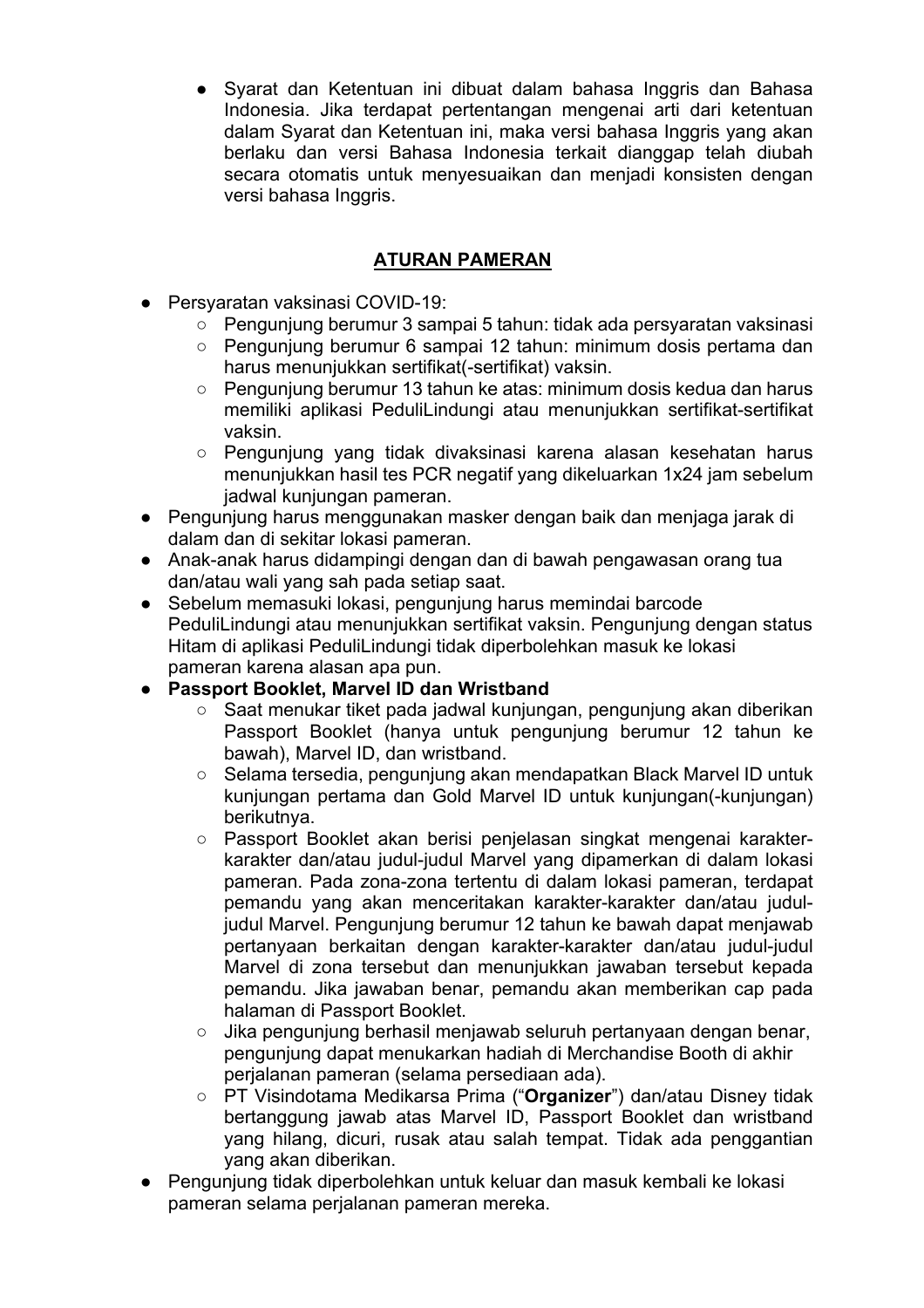- Pengunjung harus dalam keadaan sehat dan tidak memiliki penyakit menular. Pemeriksaan suhu akan dilakukan sebelum memasuki lokasi pameran. Pengunjung yang suhu badannya di atas 37,3 derajat celcius dan/atau menunjukkan gejala COVID-19 dan/atau penyakit menular lainnya tidak diizinkan untuk memasuki lokasi pameran.
- Penyandang disabilitas dapat menggunakan lift untuk menuju lokasi pameran.
- Epilepsi fotosensitif: harap diperhatikan bahwa pencahayaan/lampu akan dipasang di dalam lokasi pameran yang mungkin memengaruhi kondisi kamu.
- Pengunjung dengan penyakit bawaan dan permasalahan medis atau kesehatan lainnya disarankan untuk membawa obat-obatannya masingmasing.
- Seluruh pengunjung bertanggung jawab atas kondisi kesehatan dan medis masing-masing. Organizer dan Disney tidak bertanggung jawab atas kondisi medis pengunjung sebelum, selama atau setelah kunjungan pengunjung ke pameran.
- Pengunjung harus mengikuti seluruh protokol kesehatan dan keamanan dan mematuhi seluruh aturan, arahan dan syarat dan ketentuan pameran sebagaimana yang mungkin ditentukan Organizer dan/atau Disney dari waktu ke waktu.
- Pengunjung harus menghormati satu sama lain, dan tidak menimbulkan gangguan, kerusuhan, huru-hara, kerusakan atau melakukan vandalisme, perbuatan asusila, sabotase, tindak pidana dan/atau tindakan berbahaya lainnya di dalam lokasi pameran yang dapat mencelakakan, membahayakan atau merugikan pengunjung lain, staf, personil, properti dan lainnya. Pengunjung bertanggung jawab penuh atas gangguan, kerusuhan, huru-hara, kerusakan, vandalisme, perbuatan asusila, sabotase, tindak pidana dan/atau tindakan berbahaya lainnya yang mereka sebabkan atau terlibat di dalamnya, dan Organizer dan/atau Disney menyangkal tanggung jawab atau kewajiban berdasarkan hukum atau lainnya yang timbul dari atau sehubungan dengan hal-hal tersebut.
- Pengunjung dilarang berlari di dalam lokasi pameran.
- Seluruh pengunjung bertanggung jawab untuk barang bawaan pribadi masingmasing. Organizer dan Disney tidak bertanggung jawab atas barang bawaan yang hilang, dicuri, rusak atau salah tempat.
- Untuk alasan keselamatan dan keamanan, seluruh tas, ransel, paket dan barang bawaan pribadi lainnya yang di bawah ke lokasi pameran dapat diperiksa oleh staf kami.
- Pengunjung dilarang untuk membawa ke dalam lokasi pameran makanan, minuman (termasuk minuman beralkohol), senjata dalam bentuk apa pun, rokok, korek api, benda tajam (seperti pisau, gunting, cutters, dll), binatang peliharaan, kursi lipat, barang berukuran besar lainnya (seperti koper, stroller, scooter, sepeda) dan kamera dan perlengkapan fotografi profesional (seperti SLR, DSLR, tripod, flash, reflectors, dll). Penggunaan kamera dan perlengkapan fotografi profesional untuk keperluan fotografi, perekaman atau lainnya memerlukan persetujuan terlebih dahulu dari Disney dan Organizer. Mohon hubungi kami melalui email di marvelexhibitionid@visindotama.com sebelum kamu mengunjungi pameran.
- Dilarang merokok, membuang sampah sembarangan dan meludah di dalam lokasi pameran. Harap jaga kebersihan dan sanitasi lokasi pameran.
- Untuk tujuan dokumentasi dan kegiatan pemasaran, akan terdapat fotografer dan/atau videografer di dalam dan/atau di sekitar lokasi pameran yang akan mendokumentasikan kegiatan selama pameran berlangsung. Dengan membeli tiket(-tiket) dan memasuki lokasi pameran, kamu mengakui dan menyetujui pendokumentasian tersebut yang mungkin memuat kemiripan, gambar,